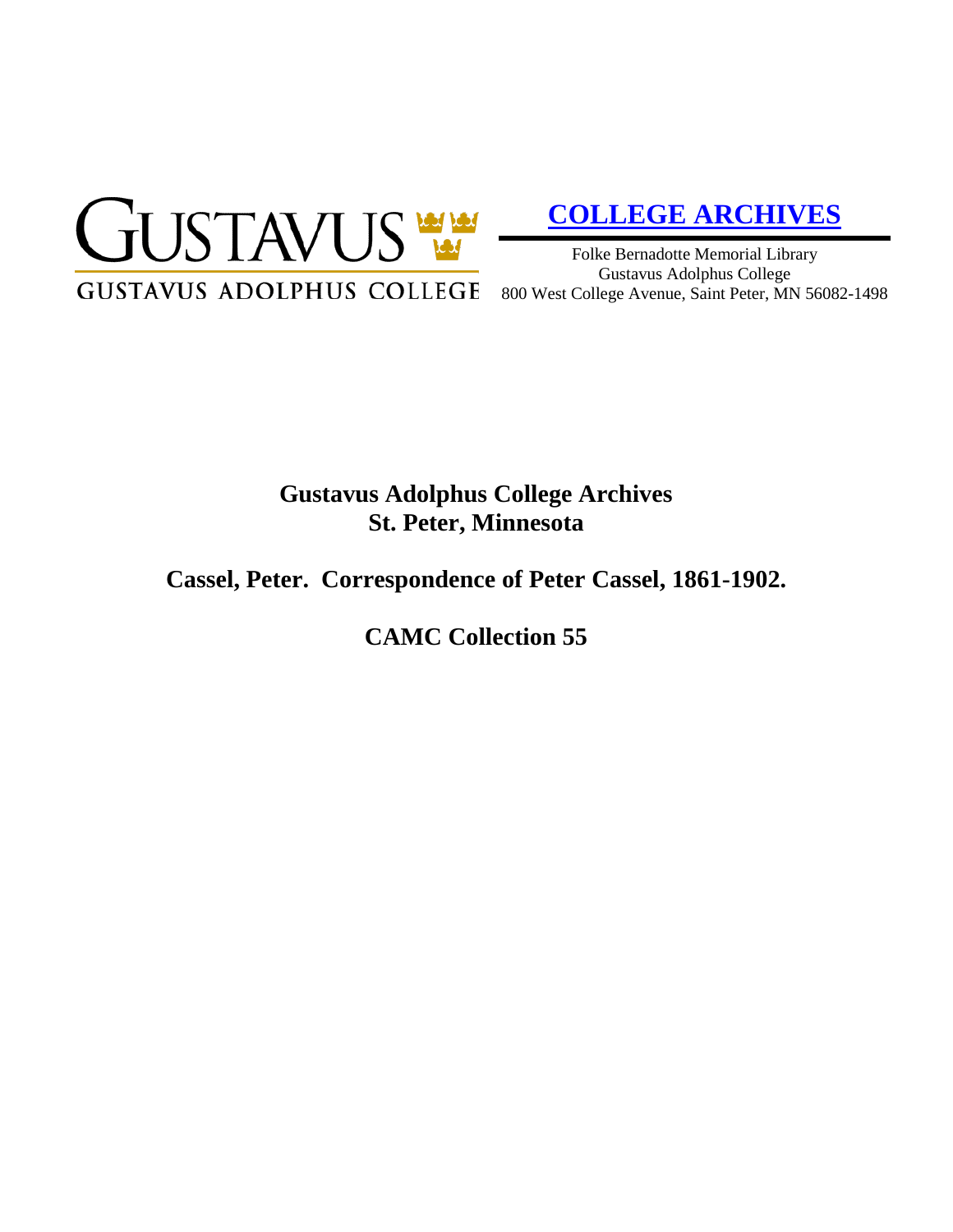#### **Cassel, Peter. Correspondence of Peter Cassel, 1861-1902. CAMC Collection 55. 12 folders.**

#### **ABSTRACT:**

The Peter Cassel collection includes correspondence which occurred during the Civil War between Peter Cassel and various family members. Topics include the long marches, weather, pay days, impending battles, problems at the farm, the Republican victory in 1862, deserters, and slavery. His travels during the war include stops in Howell County, Missouri, Batesville, Arkansas, Helena, Arkansas, the Benton Barracks in St. Louis, Missouri, and Vicksburg.

#### **RESTRICTIONS:**

There are no restrictions on use of this collection for research purposes. The researcher assumes full responsibility for observing all copyright, property, and libel laws as they apply.

Researchers must use collection in accordance with the policies of the College Archives, the Folke Bernadotte Memorial Library, and Gustavus Adolphus College.

#### **COLLECTION CITATION:**

Cassel, Peter. Correspondence, 1961-1902. CAMC Collection 55. Gustavus Adolphus College Archives, St. Peter, Minnesota.

#### **PROCESSED BY:**

Anna K. Johnson, student worker, processed this collection and developed the finding aid during August 2010.

#### **RELATED COLLECTIONS IN THE ARCHIVES:**

Proescholdt, Kevin, and Earl D Check. *Peter Cassel and His Family: Faces of Swedish America*. First edition. ed., Madrid, Iowa, Swede Point Press, 2015.

#### **SUBJECT HEADINGS:**

United States – History – Civil War, 1861-1865 – Correspondence, reminiscences, etc. Swedes in the United States – Correspondence.